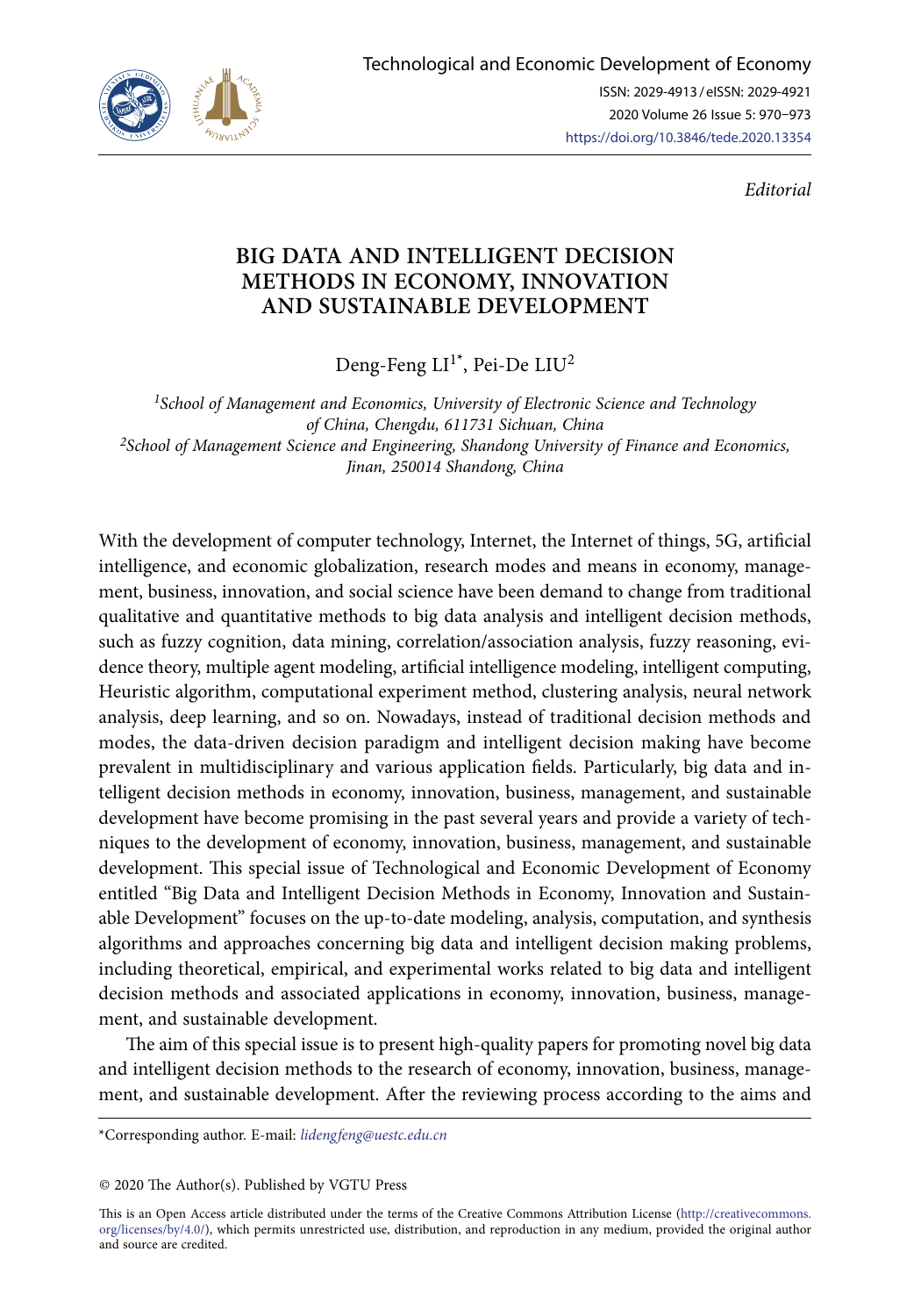scope of Technological and Economic Development of Economy and criterion of this special issue, six papers have been selected for publication in this special issue. These papers concern different topics of big data and intelligent decision methods in the research fields of economy, innovation, business, management, and sustainable development. The main contents of the six papers are briefly explained and summarized as follows.

## **About the papers in this special issue**

The first paper entitled "Forecasting Financial Cycles: Can Big Data Help?" by Marinko Skare and Malgorzata Porada-Rochon, studies the financial cycles based on the financial big data of the UK, USA, Japan, and China for a period 2004 to 2019 by using the singular spectral analysis (SSA) and multichannel singular spectral analysis (MSSA). Their study shows that using financial big data can significantly improve the forecast accuracy for financial cycle components such as residential property prices, credit to private non-financial sector, and credit share in the GDP. The authors confirm that financial big data not only are an important element for studying financial cycles, but also help to better understand the mechanism behind financial cycles, methods and tools for the monitoring and forecasting as well as bring important insight to the policy makers, financial practitioners, academic community and interested in monitoring and studying the financial cycles and their role in financial crisis and thus business cycles.

The next paper entitled "Evaluating the Comprehensive Impacts of Tourism in Hainan by Integrating Input-Output Model with MCDM Methods", written by Ping-Ping Lin, Deng-Feng Li, Bin-Qian Jiang, Gao-Feng Yu, and An-Peng Wei, proposes a comprehensive evaluation approach through integrating the input-output (IO) model with four multi-criteria decision making (MCDM) methods such as the weighted sum method (WSM), technique for order of preference by similarity to ideal solution (TOPSIS), elimination and choice translating reality (ELECTRE), and preference ranking organization method for enrichment evaluation (PROMETHEE). The developed approach is used to evaluate the comprehensive impacts of tourism sectors on economy, environment, society, and culture in Hainan based on the database of Hainan 2002, 2007, and 2012 IO tables. The empirical study of Hainan's tourism considers four dimensions such as economic contribution, environment pollution, social welfare, and cultural impacts from tourist activities in Hainan. The results show that economic dimension is the most important consideration and the overall performance of tourism in Hainan has a trend of first increasing and then decreasing from 2002 to 2012. Their findings can offer insightful policies for the development of Hainan's tourism. The authors point out that speeding up the integration between the tourism and culture sectors is an important and a main content for Hainan's tourism development in the future and the green tourism is another future direction.

In the third paper entitled "Topological Structural Analysis of China's New Energy Stock Market: A Multi-dimensional Data Network Perspective", Pei-De Liu, Ke-Dong Yin, Zhe Liu, and Chong Huang investigate the topological structure of China's new energy stock market based on the random vector (RV) coefficient network using the daily prices of 60 component stocks of CSI (China Stock Index) New Energy Index spanning the period January 4, 2012 to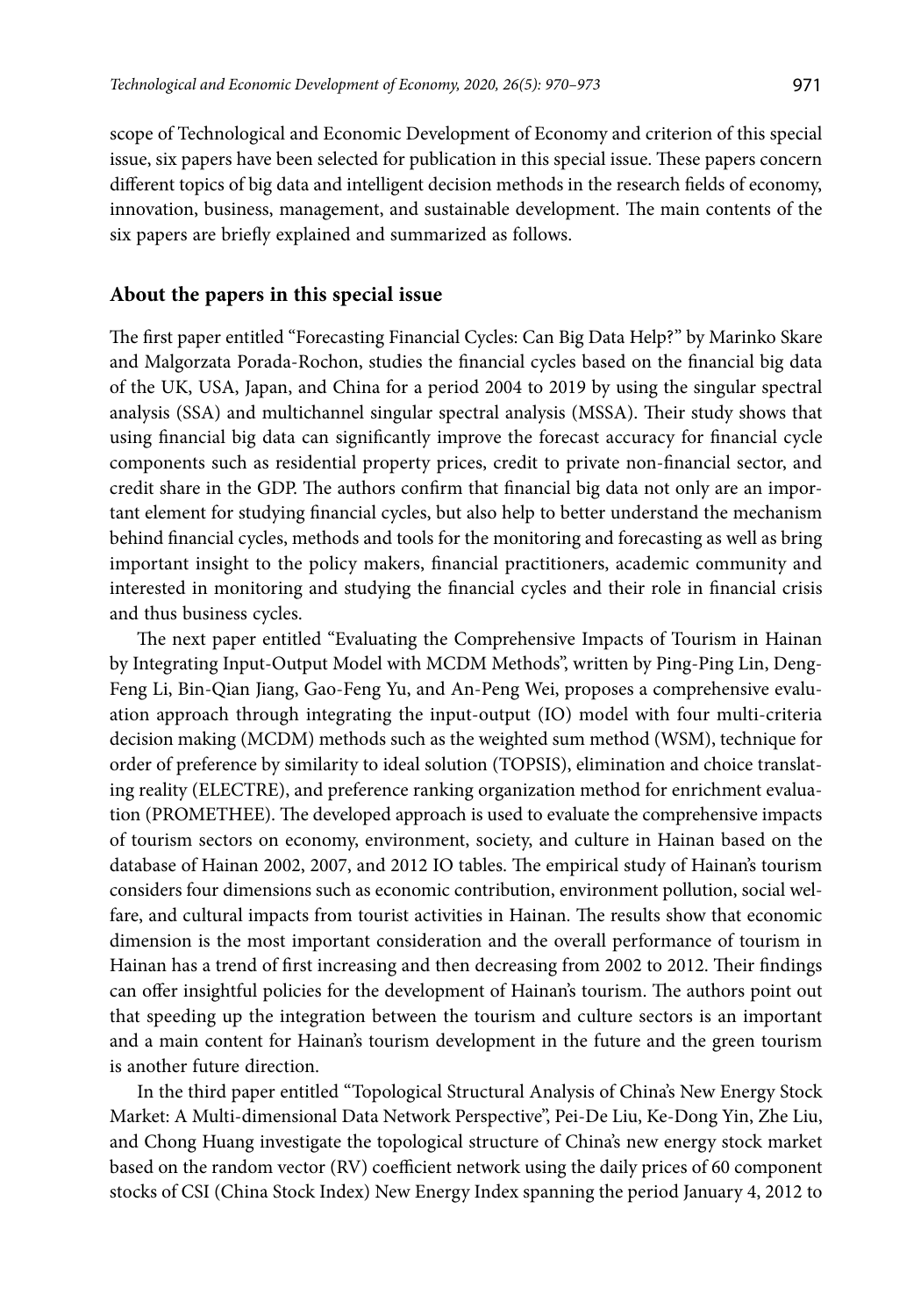March 29, 2019. The RV coefficient, instead of the Pearson correlation coefficient, can better reflect the similarity between stocks from the perspective of multi-dimensional data, including the opening price, maximum price, minimum price, and closing price of stocks. Their study shows that the scale-free characteristics of China's new energy market stock network are not significant and the most influential stock in the new energy sector is Hengdian Group DMEGC Magnetics Co., Ltd., which has the most connections with other stocks, plays an important information hub in network information transmission, and has the strongest ability to use other stocks for information transmission. Their findings not only help to understand the interaction between Chinese new energy stocks and the pricing mechanism of stocks, but also pay attention to the new energy storage industry and optimize investment portfolios according to the influence assessment of stocks and sub-sectors.

The fourth paper entitled "A General Multi-Attribute Multi-Scale Decision Making Method based on Dynamic LINMAP for Property Perceived Service Quality Evaluation", written by Wen-Jin Zuo, Deng-Feng Li, and Gao-Feng Yu, develops a general multi-attribute multi-scale (MAMS) method based on the dynamic linear programming technique for multidimensional analysis of preference (LINMAP) for evaluating the property perceived service quality (PPSQ) with multi-stage, multi-source and large-group perceived information, which may be regarded as a kind of dynamic group multi-attribute decision making problems with heterogeneous and large-scale data. The empirical study of the PPSQ evaluation shows that the developed method not only enriches the PPSQ evaluation methods, but also seems to be suitable for complex scale-data processing in modern service. Their developed method can provide a new way to deal with dynamic heterogeneous multi-attribute group decision making problems with large-scale data and incomplete information.

In the fifth paper entitled "Convergence Analysis of Environmental Efficiency from the Perspective of Environmental Regulation: Evidence from China", Guo-Xiang Li, Su-Ling Feng, Hao-Yue Wu, Li-Ping Li, and Wen-Ting Zhou investigate the regional heterogeneity of environmental efficiency convergence and explore the impact of environmental regulation on the environmental efficiency convergence through constructing the fixed effect model and threshold regression model based on the Malmquist index and data envelopment analysis (DEA). Empirical analysis shows that the differences in environmental efficiency have a convergence trend in China as well as in the eastern, central, and western regions. The authors point out that research and development (R&D) investment and outward foreign direct investment (OFDI) have a significant positive effect on environmental efficiency under environmental regulation and help to narrow the environmental efficiency gap between regions.

Finally, in the paper entitled "Research on the Evolution of Innovation Behavior of New Generation Entrepreneurs in Different Scenarios", Ai-Wu Zhao, Zhen-Zhen Sun, Hong-Jun Guan, and Jing-Yuan Jia construct heterogeneous agents with different individual attributes (e.g., risk preference, innovative spirit, innovative ability, and cognitive social capital) and resources (e.g., inherent capital, talent, and technology resources), and maps the decision making mechanism to agents' behavior rules. Moreover, the authors explore the dynamic innovation process of new generation entrepreneurs in different structural social capital and different policy environment by using simulation and computational experiment methods. Experimental results show that the capital, technology, and talent conditions are very impor